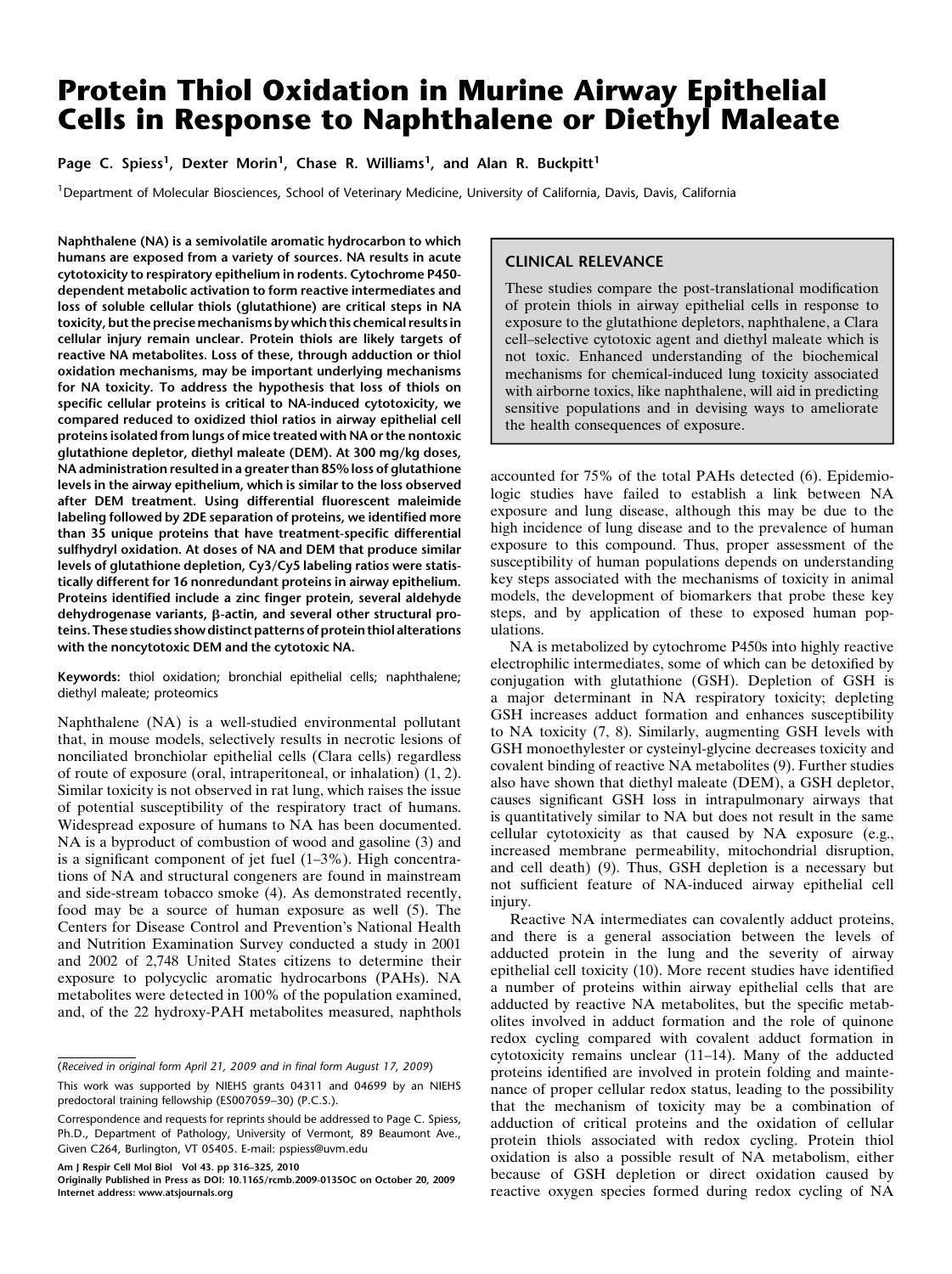metabolites. A recent study by Dennehy and colleagues (15) indicated that modification of specific protein families was possible by thiol-reactive electrophiles. Thus, understanding changes in the redox status of cellular proteins may yield significant insight into mechanisms by which chemicals can produce cellular necrosis.

We have recently reported a method that allows measurement of the ratio of reduced to oxidized cellular protein thiols using differential fluorescence labeling combined with gel electrophoresis (16). The current study uses this method to address the differences in protein thiol oxidation caused by NA and DEM in airway epithelial cells of male mice after intraperitoneal administration. We identified specific proteins in which thiols were oxidized by NA and were not oxidized by DEM or were differentially oxidized by DEM relative to control protein samples. Specific doses of these chemicals produced equivalent GSH loss in the liver and in airway epithelial cells. Comparisons of protein thiol loss associated with the cytotoxic aromatic hydrocarbon NA with the noncytotoxic GSH depletor DEM focus attention on target proteins possibly involved in the series of events leading to the cytotoxic injury associated with NA.

## MATERIALS AND METHODS

The method used in the current work is the same as in a recently published paper describing the procedures for monitoring protein thiol status using differential fluorescence labeling coupled with protein separation by two-dimensional (2D) gel electrophoresis (16). Therefore, abbreviated descriptions are provided here.

#### Reagents

NA was purchased from Fisher Scientific (Pittsburgh, PA), and DEM was purchased from Sigma-Aldrich, Inc. (St. Louis, MO). Nondetergent sulfobetaine-195, benzamidine, 1,10-phenanthroline, aprotinin, pepstatin, and leupeptin were obtained from Calbiochem (La Jolla, CA). Rhinohide acrylamide/bisacrylamide was obtained from Molecular Probes (Eugene, OR). Bio-Rad Protein Assay solution was purchased from Bio-Rad (Hercules, CA). Sea Plaque low-meltingtemperature agarose and Isogel agarose were obtained from Cambrex BioScience Rockland, Inc. (Rockland, ME). Cy3 and Cy5 maleimide monoreactive dyes and all other electrophoresis materials were obtained from GE Health Care (Piscataway, NJ). These dyes are not the CyDIGE maleimides; rather, they are disulfonic acid maleimides. All solutions were prepared with deionized water (resistivity  $\geq 18.1$ )  $M\Omega$ /cm).

### Animals and Treatment

All animal use was approved by the Animal Use and Care Committee at the University of California, Davis. Male Swiss Webster ND4 mice (25–30 g) were purchased from Harlan (Indianapolis, IN). Animals were allowed free access to food and water and were housed in an Association for Assessment and Accreditation of Laboratory Animal Care–accredited facility in HEPA-filtered cage racks at the University of California, Davis, for at least 5 days before use. Twenty-four mice were randomly assigned to one of four treatment groups ( $n = 6$  per group): 200 mg/kg NA, 300 mg/kg NA, 1 g/kg DEM, or oleic oil vehicle control. For all experiments, animals were given a single intraperitoneal dose of NA, DEM, or a corresponding volume of oleic oil vehicle control (0.05 ml/10 g body weight). Animals were killed 1 hour after DEM or oleic oil injection or 2 hours after NA injection with an overdose of pentobarbital.

## Recovery of Epithelial Cell Proteins by Lysis-Lavage

Procedures for selective removal of airway epithelial cell proteins were described by Wheelock and colleagues (17). Briefly, the trachea of each animal was cannulated, the parenchymal portions of this organ were protected by infusion of low-melting-temperature agarose followed by 5% dextrose, and the excised lung was cooled in ice-cold 5% dextrose.

After 10 minutes, the dextrose solution was removed through simultaneous inversion of the lungs and gentle suction with a syringe; this procedure was repeated until no more solution could be recovered. The airways were then lavaged with lysis buffer containing detergents, protein denaturants, and protease inhibitor cocktail as described (16) to recover airway epithelial proteins. The residual lung, a small liver sample, and 50  $\mu$ l of lysis lavage sample from each animal were homogenized in Solution A (200 mM methane sulfonic acid, 5 mM diethylenepentaacetic acid) for GSH analysis. Samples were frozen immediately on dry ice.

#### GSH Analysis by HPLC

A method previously described by Lakritz and colleagues (18) was used for the quantification of GSH. Briefly, the supernatant from centrifuged acidic lysis lavage, residual lung, and liver samples was subjected to reverse-phase HPLC coupled with electrochemical detection to directly measure reduced GSH. The response was linear from 0.25 to 1,000 ng of GSH on column ( $r^2 = 0.996$ ), and data are reported as nmol of GSH per mg protein, as determined by the Bradford protein assay (19). Statistical comparisons of GSH levels between groups were made using a one-way ANOVA in SigmaStat 3.0. Differences were considered significant at  $P \le 0.05$ .

## Multiplexed Fluorescent Labeling and 2DE

This method was first described by Spiess and colleagues (16). Each lavage sample, containing approximately 1 mg protein, was added immediately to tubes containing 250 nmol Cy3 maleimide dye for labeling of reduced thiols within the sample. Cy3 maleimide–labeled samples were incubated at room temperature in the dark overnight (for at least 16 h), which allowed excess unreacted dye adequate time to hydrolyze within the aqueous lysis solution. Tributylphosphine  $(40 \mu l)$ of 200 mM stock) was added to each sample (24 mM final concentration) and allowed to incubate for 30 minutes to reduce disulfide bonds and sulfenic acids. Each sample was then reacted with 250 nmol of Cy5 maleimide by incubating at room temperature for at least 2 hours.

Samples from individual animals were analyzed independently. Immobilized pH gradient (IPG) buffer was added to  $100 \mu$ g of protein from each sample, and sample volumes were brought to  $350 \mu l$  with lysis solution. Two narrow-range, 18-cm Immobiline DryStrips (GE Health Care, Piscataway, NJ) (pH 4.5–5.5 and pH 5.5–6.7) were rehydrated for each sample. Protein separation by 2D gel electrophoresis was performed as described previously (16). After electrophoresis, the protein gels were fixed in 25% methanol, 5% acetic acid overnight.

#### Visualization of Labeled Proteins

All gels were scanned for Cy3 and Cy5 signal using a Typhoon 8600 at 100 μm resolution. Photomultiplier settings varied between 400 and 800 mV and were set to the highest levels possible without signal saturation. Gels were silver stained as described (16) to register features for identification. Silver-stained gels were scanned at a resolution of 600 dpi on an Epson Expression 1680 flatbed scanner (Epson American, Long Beach, CA) (16 bit grayscale) using the SilverFast EpsonIT8 software. Gels were warped to align spots using TT900 S2S v2006, and spot volume analysis of the gels was performed in Progenesis PG220 v2006 (both Nonlinear Dynamics, Durham, NC). Elementary spot volume calculations were performed in Microsoft Excel.

#### Statistical Analysis

A Cy3/Cy5 spot volume ratio was calculated for each spot. Statistical comparisons of spot volumes between groups were made using a oneway ANOVA in SigmaStat 3.0. Differences were considered significant at  $P \leq 0.05$ .

# Protein Identification by Matrix Assisted Laser Desorption/ Ionization Tandem Time-of-Flight Mass Spectrometry and Liquid Chromatography-Tandem Mass Spectrometry

Proteins whose Cy3/Cy5 ratios were identified as being significantly different between treatment groups were excised from the control 2D gels. Gel plugs were destained, washed, and digested with trypsin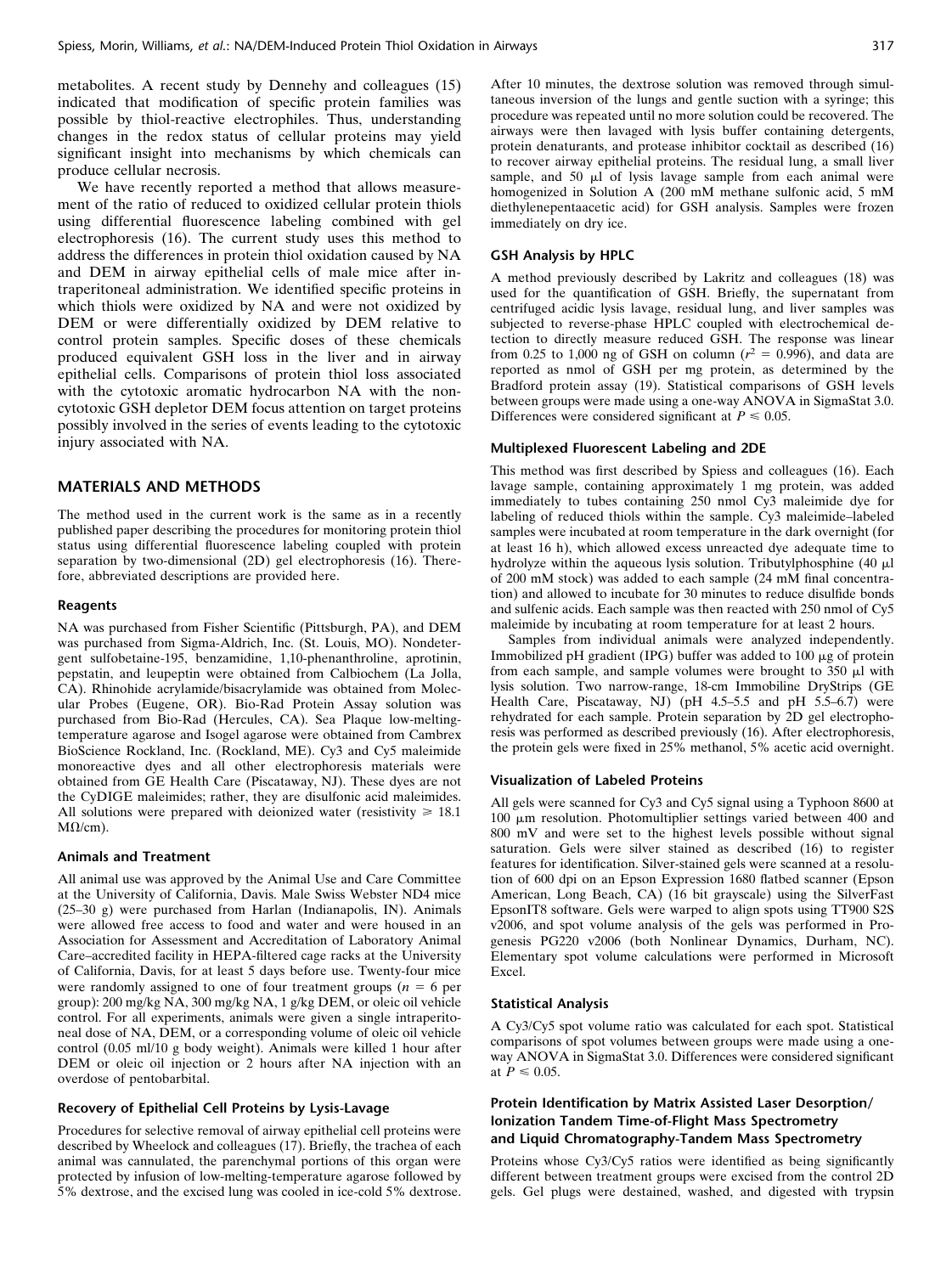(modified trypsin gold  $[10 \text{ ng/µl}]$ ; Promega, Madison, WI). Analysis of peptides was performed on an Applied Biosystems 4700 Proteomics Analyzer (Applied Biosystems Inc., Foster City, CA) with Tandem Time-of-Flight (TOF/TOF) optics. Matrix Assisted Laser Desorption/ Ionization–Mass Spectrometry (MALDI-MS) data were collected in the m/z range of 700 to 4000 using trypsin autolysis peaks of m/z 842.510, 1,045.600, 2,211.105, and 2,239.136 Da as internal calibrants. Data were analyzed using Applied Biosystems GPS Explorer Software with a precursor tolerance of 100 ppm, MS/MS fragment tolerance 0.2 Da, and the following variable modifications: oxidation (M), Cy3 (C), Cy5 (C), and a maximum of two missed trypsin cleavages. The IPI Mouse database searches (53,847 entries) were performed on all MS and MS/MS data sets using GPS Explorer Workstation v3.5 software (Applied Biosystems, Inc., Foster City, CA), and a probability-based Mascot score greater than 60 (equivalent to  $P \le 0.05$ ) was considered a statistically significant hit.

Digested tryptic peptide samples that could not be identified by MALDI-TOF/TOF were analyzed by Liquid Chromatography-Tandem Mass Spectrometry (LC-MS/MS) at the University of California, Davis Proteomics Facility. Peptides were directly loaded onto an Agilent ZORBAX 300SB C18 reverse phase trap cartridge (Santa Clara, CA), which, after loading, was switched in-line with a Michrom Magic  $C_{18}$  AQ 200  $\mu$ m  $\times$  150 mm  $C_{18}$  column (Auburn, CA) connected to a Thermo-Finnigan LTQ iontrap mass spectrometer (San Jose, CA) through a Michrom Advance Plug and Play nano-spray source. Peptides were separated using a gradient of 2 to 40% B ( $A = 0.1\%$ ) formic acid;  $B = 100\%$  ACN) over 35 minutes, a gradient of 40 to 80% B for 1 minute, held for 1 minute, and a gradient of 80 to 2% B over 8 minutes. MS and MS/MS spectra were acquired using a top 10 method, where the top 10 ions in the MS scan were subjected to automated lowenergy CID. All MS/MS samples were analyzed using Mascot. Mascot was set to search the NCBI mouse database (140,245 entries), assuming the digestion enzyme trypsin. Mascot was searched using a fragment ion mass tolerance of 0.80 Da, a parent ion tolerance of 1.8 Da, and variable modifications of methionine oxidation. A probability based Mascot score greater than 60 (equivalent to  $P \le 0.05$ ) was considered a statistically significant hit.

# RESULTS

## GSH Analysis by HPLC

The overall goal of these studies was to evaluate alterations in thiol to disulfide/oxidized thiol levels in specific proteins after NA or DEM administration. Therefore, initial studies were done to establish doses of these chemicals that produced comparable levels of depletion of soluble thiol (GSH) in airway epithelial cells. Levels of GSH per mg protein in airway epithelial cells of vehicle-treated mice were 37% higher ( $P <$ 0.05) than in the residual lung of those same animals (Figure 1). As expected, the levels in the airway epithelium and residual

lung were less than in the liver. Administration of NA (200 or 300 mg/kg intraperitoneally) or DEM (1 g/kg) resulted in significant loss of GSH in all compartments studied. As a percentage of control, the decrease in GSH levels was greater in airway epithelial cells obtained by lysis lavage than in residual lung, representing a loss to 44% of control in lysis lavage and to 76% of control in residual lung at 200 mg/kg NA. Hepatic GSH levels were depleted to approximately 26% of control at the 200 mg/kg dose. Higher doses of NA decreased GSH levels to less than 15, 44, and 7% of control values in airway epithelium, residual lung, and liver, respectively (Figure 1). DEM treatment (1 g/kg intraperitoneally) resulted in depletion of GSH in airway epithelial cells and liver to levels that were nearly identical to those measured after 300 mg/kg NA administration. The GSH levels in airway epithelial cells after DEM and 300 mg/kg NA treatment were not statistically different from one another. In comparison, NA (300 mg/kg) resulted in depletion of GSH to 44% of control in residual lung compared with 13% of control after DEM; these differences were statistically significant.

## Alterations in Protein Thiols in Airway Epithelium after NA or DEM

Proteins were separated by 2D gel electrophoresis within pH ranges of 4.4 to 5.5 and 5.5 to 6.7 (Figures 2A and 2B, respectively). An average of Cy3 fluorescence/Cy5 fluorescence was calculated for each individual spot feature in each treatment group. Of the 906 spot features detected on the pH 4.5 to 5.5 gel images, 190 were identified that differed significantly  $(P \le 0.05)$  between the four treatment groups (control, 200 mg/kg) NA, 300 mg/kg NA, 1 g/kg DEM;  $n = 6$ ). Of those identified as having significant differences in the ratios of maleimide labeling, 44 could be accurately excised from a control sample separated by 2D gel electrophoresis and stained with silver nitrate. Of those, 13 were identified by MALDI-TOF/TOF analysis, and 33 were identified by LC/MS/MS (with two spots identified by both techniques) after database searches of the MS and MS/MS spectra (Table 1). Of the 234 spot features detected on the pH 5.5 to 6.7 gel images, 51 were identified that had maleimide labeling ratios that differed significantly ( $P \le 0.05$ ) between the four treatment groups (control, 200 mg/kg NA, 300 mg/kg NA, 1 g/kg DEM;  $n = 6$ ). Of those identified as significant, 11 could be accurately excised and identified from a control sample separated by 2D gel electrophoresis and stained with silver nitrate (Table 1).

One of the primary objectives of these studies was to compare proteins undergoing differential oxidation after cytotoxic



Figure 1. Glutathione levels in lysis lavage, liver, and residual lung samples from mice treated intraperitoneally with vehicle control, 200 mg/kg naphthalene (NA), 300 mg/kg NA or 1 g/kg diethyl maleate (DEM). Animals were killed 2 hours (control, naphthalene) or 1 hour (DEM) after treatment. Values are the mean  $\pm$  SD ( $n = 6$ ).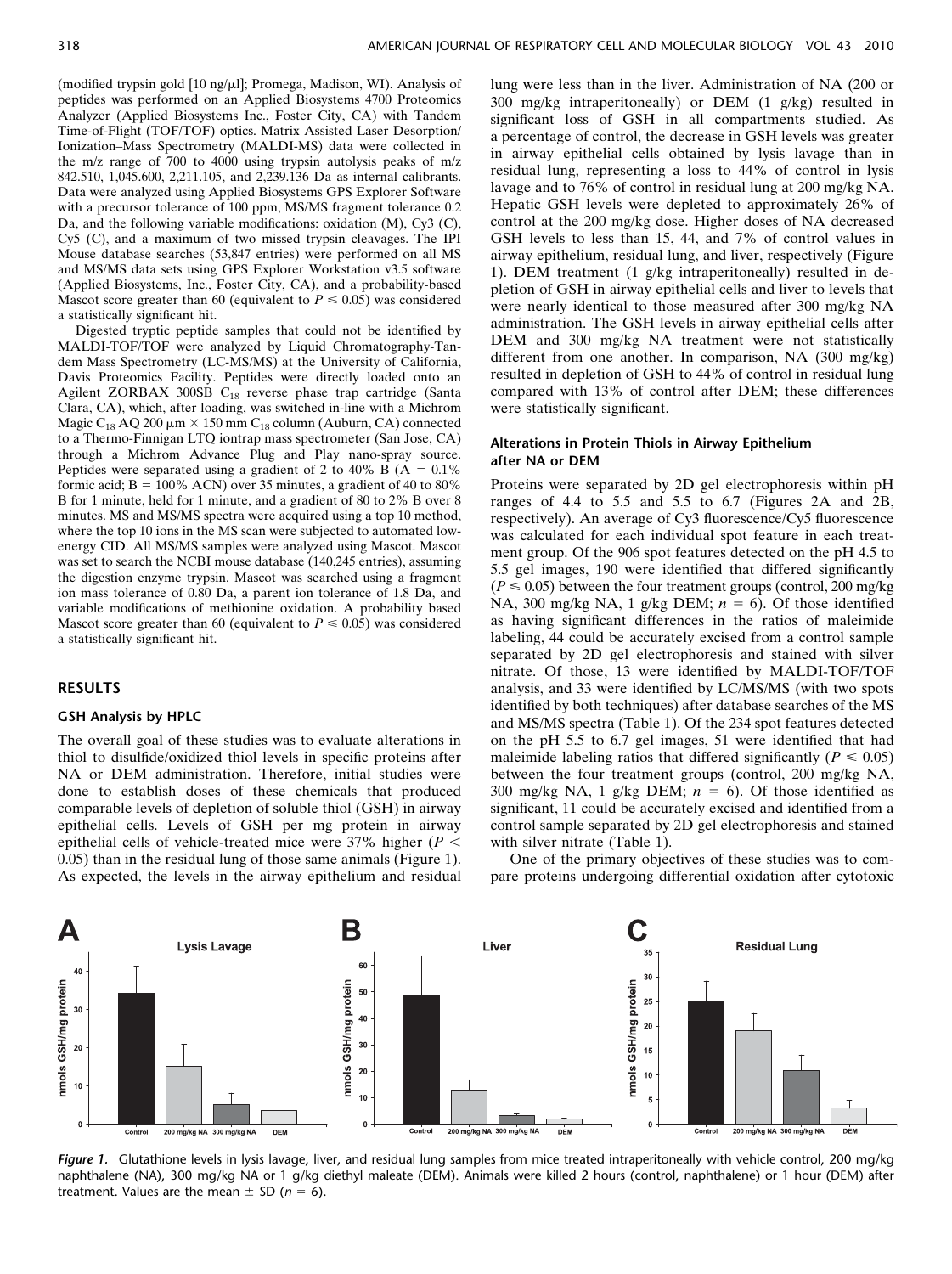#### TABLE 1. PROTEINS WITH SIGNIFICANT CHANGES IN CY3/CY5 BINDING RATIOS BETWEEN AT LEAST TWO TREATMENT GROUPS IDENTIFIED BY MATRIX-ASSISTED LASER DESORPTION/IONIZATION TANDEM TIME-OF-FLIGHT MASS SPECTROMETRY OR LIQUID CHROMATOGRAPHY–TANDEM MASS SPECTROMETRY

|             |                 |               | <b>Statistically Different</b> |                                                            |                |              | <b>Statistically Different</b> |                               |                |                               |                                                            |                         |            |                                      |                |                       |            |                                             |
|-------------|-----------------|---------------|--------------------------------|------------------------------------------------------------|----------------|--------------|--------------------------------|-------------------------------|----------------|-------------------------------|------------------------------------------------------------|-------------------------|------------|--------------------------------------|----------------|-----------------------|------------|---------------------------------------------|
|             |                 | 200           |                                | Spot # mg/kg NA Control 300 mg/kg DEM mg/kg NA Control DEM |                | 300          |                                |                               |                | DEM Control                   | Protein Name                                               | Swiss-Prot.<br>Acc. no. | Score      | Peptide % Seq.<br>Count <sup>†</sup> | Cov.           | #<br>Cys <sup>‡</sup> | Mole<br>%5 | Ontogeny                                    |
| pH range    | 1               | 3.47          |                                |                                                            |                | 2.17         | X                              |                               | 1.97           | -                             | vinculin                                                   | Q64727                  | 2373       | 71                                   | 58             | 10                    |            | 0.938 cell adhesion                         |
| $4.5 - 5.5$ | $\overline{2}$  | 1.03          |                                |                                                            | $\equiv$       | 0.840        | $\overline{\phantom{0}}$       | $\overline{\phantom{0}}$      | 0.450          | $\boldsymbol{\mathsf{x}}$     | gelsolin, isoform 2                                        | P13020-2                | 368        | 12                                   | 22             | 5                     |            | 0.684 cytoskeletal                          |
|             | 3               | 1.11          |                                |                                                            |                | 1.44         | $\overline{\phantom{0}}$       | ÷,                            | 0.389          | $\pmb{\times}$                | BiP, heat-shock<br>70-kD protein 5                         | P20029                  | 1297       | 38                                   | 49             | $\overline{2}$        |            | 0.305 chaperone protein/<br>protein folding |
|             | 41              | 0.885         |                                |                                                            |                | 1.09         | $\overline{\phantom{0}}$       | $\boldsymbol{\mathsf{x}}$     | 0.262          | x                             | zinc finger<br>protein 354A                                | Q7M6W9*                 | 63         | 17                                   | 27             | 46                    |            | 7.629 transcriptional                       |
|             | 51              | 0.763         |                                |                                                            |                | 1.16         |                                |                               | 0.307          | x                             | cysteine and glycine-                                      | P50462                  | 63         | 9                                    | 30             | 16                    |            | 8.247 signal transduction                   |
|             | 6               | 0.714         |                                |                                                            |                | 1.28         | $\overline{\phantom{0}}$       | $\boldsymbol{\mathsf{x}}$     | 0.459          |                               | rich protein 3<br>dihydropyrimidinase-                     | O08553                  | 424        | 15                                   | 31             | 7                     |            | 1.224 cytoskeletal                          |
|             | $\overline{7}$  | 1.02          |                                |                                                            |                | 1.44         |                                |                               | 0.398          | $\pmb{\times}$                | like 2<br>dihydropyrimidinase-                             | O08553                  | 511        | 17                                   | 41             | 7                     |            | 1.224 cytoskeletal                          |
|             | 8               | 1.15          |                                |                                                            |                | 1.02         |                                |                               | 0.431          | $\pmb{\times}$                | like 2<br>dihydropyrimidinase-                             | O08553                  | 438        | 15                                   | 35             | 7                     |            | 1.224 cytoskeletal                          |
|             | 9               | 0.562         |                                |                                                            |                | 1.07         |                                |                               | 0.268          | $\pmb{\times}$                | like 2<br>dihydropyrimidinase-                             | O08553                  | 755        | 22                                   | 50             | $\overline{7}$        |            | 1.224 cytoskeletal                          |
|             | 10 <sup>1</sup> |               |                                |                                                            |                |              |                                |                               |                |                               | like 2                                                     |                         |            |                                      |                |                       |            |                                             |
|             | 11              | 1.05<br>0.595 |                                | x                                                          |                | 2.25<br>1.41 | $\overline{\phantom{a}}$       | x                             | 0.481<br>1.15  | $\overline{\phantom{0}}$<br>- | surfeit locus protein 6<br>serine/cysteine peptidase       | P70279<br>Q08EA5*       | 68<br>412  | 13<br>13                             | 26<br>27       | 2<br>7                | 0.563      | 1.703 protease inhibitor                    |
|             | 12 <sup>1</sup> | 0.532         |                                | x                                                          |                | 1.14         |                                |                               | 1.08           |                               | inhibitor<br>zinc finger protein 758                       | Q8CFF3*                 | 68         | 18                                   | 40             | 50                    |            | 9.174 transcriptional                       |
|             | 13              | 0.725         |                                | x                                                          |                | 1.37         |                                |                               | 1.68           |                               | aldehyde                                                   | P47738                  | 302        | 9                                    | 27             | 9                     |            | 1.734 metabolic enzyme                      |
|             | 14              | 0.690         |                                | X                                                          |                | 1.38         |                                |                               | 1.29           | —<br>—                        | dehydrogenase 2<br>selenium-binding                        | P17563                  | 300        | $\overline{7}$                       | 15             | 10                    | 2.119      |                                             |
|             | 15              | 0.741         |                                | x                                                          |                | 1.83         | x                              | x                             | 0.990          |                               | protein 1<br>aldehyde                                      | P47738                  | 946        | 16                                   | 43             | 9                     |            | 1.734 metabolic enzyme                      |
|             |                 |               |                                |                                                            |                |              |                                |                               |                |                               | dehydrogenase 2                                            |                         |            |                                      |                |                       |            |                                             |
|             | 16              | 0.595         | X                              | X                                                          |                | 1.59         |                                |                               | 1.07           |                               | aldehyde<br>dehydrogenase 2                                | P47738                  | 765        | 16                                   | 39             | 9                     |            | 1.734 metabolic enzyme                      |
|             | 17 <sup>a</sup> | 0.741         | $\boldsymbol{\mathsf{x}}$      | x                                                          |                | 2.02         |                                |                               | 1.06           |                               | aldehyde<br>dehydrogenase 2                                | P47738                  | 74         | $\overline{2}$                       | 5              | 9                     |            | 1.734 metabolic enzyme                      |
|             | 18              | 1.14          |                                |                                                            |                | 2.19         |                                |                               | 0.342          | $\pmb{\times}$                | aldehyde<br>dehydrogenase 1A1                              | P24549                  | 709        | 19                                   | 41             | 11                    |            | 2.196 metabolic enzyme                      |
|             | 19              | 1.00          |                                |                                                            |                | 1.23         |                                | x                             | 0.353          | x                             | aldehyde<br>ehydrogenase 2                                 | P47738                  | 675        | 20                                   | 42             | 9                     |            | 1.734 metabolic enzyme                      |
|             | 20              | 1.03          |                                |                                                            |                | 1.20         |                                | x                             | 0.283          | $\pmb{\times}$                | aldehyde                                                   | P47738                  | 855        | 23                                   | 46             | 9                     |            | 1.734 metabolic enzyme                      |
|             | 21              | 1.09          |                                |                                                            |                | 1.87         |                                |                               | 0.270          | x                             | dehydrogenase 2<br>aldehyde                                | P47738                  | 681        | 22                                   | 47             | 9                     |            | 1.734 metabolic enzyme                      |
|             | 22              | 0.676         |                                | X                                                          |                | 1.50         |                                | x                             | 0.189          | $\overline{\phantom{0}}$      | dehydrogenase 2<br>aldehyde                                | P47738                  | 422        | 13                                   | 31             | 9                     |            | 1.734 metabolic enzyme                      |
|             | 23              | 0.592         |                                |                                                            |                | 1.16         |                                | x                             | 0.685          |                               | dehydrogenase 2<br>aldehyde                                | P47738                  | 762        | 17                                   | 38             | 9                     |            | 1.734 metabolic enzyme                      |
|             | 24              | 0.917         |                                |                                                            | x              | 1.61         |                                | x                             | 0.249          | x                             | dehydrogenase 2<br>heterogeneous nuclear                   | 035737                  | 180        | 5                                    | 19             | 5                     |            | 1.114 transcriptional                       |
|             | 25              | 0.885         |                                |                                                            |                | 2.26         |                                | x                             | 0.495          |                               | ribonucleoprotein H<br>Rab GDP dissociation                | Q61598-1                | 114        | 3                                    | $\overline{7}$ | 9                     |            | 2.022 cytoskeletal                          |
|             |                 |               |                                |                                                            |                |              |                                |                               |                |                               | inhibitor $\beta$                                          |                         |            |                                      |                |                       |            |                                             |
|             | 26              | 1.01          |                                |                                                            | x              | 2.74         |                                | x                             | 0.441          | $\pmb{\times}$                | Ckb creatine kinase<br>B-type                              | Q04447                  | 233        | 6                                    | 21             | 5                     |            | 1.312 energy transduction                   |
|             | 27 <sup>1</sup> | 0.559         |                                | X                                                          |                | 1.33         |                                | x                             | 0.279          | $\overline{\phantom{0}}$      | hypothetical arginine-rich<br>region containing<br>protein | Q3UHS1*                 | 69         | 9                                    | 63             | 9                     | 7.377      |                                             |
|             | 28              | 0.787         |                                |                                                            | x              | 1.75         | $\overline{\phantom{0}}$       |                               | 0.296          | -                             | alpha-enolase                                              | P17182                  | 399        | 13                                   | 39             | 6                     |            | 1.382 metabolic enzyme                      |
|             | 29              | 1.32          |                                |                                                            | $\pmb{\times}$ | 3.06         |                                |                               | 0.387          |                               | alpha-enolase                                              | P17182                  | 433        | 15                                   | 44             | 6                     |            | 1.382 metabolic enzyme                      |
|             | 30<br>31        | 1.29<br>1.16  |                                |                                                            |                | 2.02<br>1.71 |                                | $\pmb{\mathsf{x}}$            | 0.397<br>0.267 |                               | alpha-enolase                                              | P17182<br>P17182        | 966<br>475 | 23<br>14                             | 53<br>37       | 6                     | 1.382      | metabolic enzyme                            |
|             | 32              | 1.09          | $\overline{\phantom{a}}$       | $\overline{\phantom{a}}$                                   | $\pmb{\times}$ | 2.27         | $\overline{\phantom{0}}$       | $\overline{\phantom{0}}$<br>x | 0.269          | $\frac{1}{2}$                 | alpha-enolase<br>cytoplasmic gamma actin                   | Q3TSB7*                 | 1159       | 20                                   | 47             | 6<br>6                | 1.6        | 1.382 metabolic enzyme<br>cytoskeletal      |
|             | 331             | 0.909         |                                |                                                            |                | 2.01         |                                | x                             | 0.298          |                               | cytoplasmic beta actin                                     | P60710                  | 258        | 8                                    | 29             | 6                     | 1.6        | cytoskeletal                                |
|             | 341             | 0.549         |                                |                                                            |                | 1.09         | -                              | $\pmb{\times}$                | 0.242          | $\equiv$                      | cytoplasmic beta actin                                     | P60710                  | 73         | $\overline{7}$                       | 28             | 6                     | 1.6        | cytoskeletal                                |
|             | 35              | 0.332         | $\pmb{\times}$                 |                                                            |                | 0.625        |                                |                               | 0.500          | $\overline{\phantom{0}}$      | EH domain containing<br>protein 1                          | Q9WVK4                  | 74         | $\overline{2}$                       | 13             | $\mathbf{1}$          | 0.187      | endosomal transport                         |
|             | 36              | 0.990         |                                |                                                            |                | 2.62         | $\overline{\phantom{0}}$       | x                             | 0.680          |                               | annexin A1                                                 | P10107                  | 536        | 21                                   | 41             | 5                     |            | 1.445 cell growth/signal<br>transduction    |
|             | 371             | 0.493         |                                |                                                            |                | 1.28         |                                | $\pmb{\mathsf{x}}$            | 0.201          | $\overline{\phantom{0}}$      | annexin A3                                                 | O35639                  | 66         | 11                                   | 32             | 3                     |            | 0.929 cell growth/signal<br>transduction    |
|             | 38              | 0.699         |                                |                                                            |                | 1.37         |                                | x                             | 0.360          | $\overline{\phantom{a}}$      | annexin A3                                                 | 035639                  | 780        | 18                                   | 60             | 3                     |            | 0.929 cell growth/signal                    |
|             | 39              | 0.735         |                                |                                                            |                | 1.35         |                                | $\pmb{\times}$                | 0.170          |                               | lactate                                                    | P16125                  | 246        | 11                                   | 38             | 5                     |            | transduction<br>1.497 metabolic enzyme      |
|             | 40 <sup>1</sup> | 0.362         | x                              |                                                            |                | 0.752        |                                |                               | 0.730          |                               | dehydrogenase B<br>serine preptidase                       | Q148R4*                 | 73         | 24                                   | 31             | 61                    |            | 5.998 protease inhibitor                    |
|             | 411             | 0.415         | $\pmb{\times}$                 |                                                            |                | 0.855        |                                |                               | 0.775          | $\overline{\phantom{a}}$      | inhibitor<br>annexin A5                                    | P48036                  | 83         | 10                                   | 31             | $\mathbf{1}$          |            | 0.313 cell growth/signal                    |
|             | 41              | 0.415         | $\pmb{\times}$                 |                                                            |                | 0.855        |                                |                               | 0.775          | $\qquad \qquad -$             | annexin A5                                                 | P48036                  | 681        | 24                                   | 62             | $\mathbf{1}$          |            | transduction<br>0.313 cell growth/signal    |
|             | 421             | 0.483         | $\pmb{\times}$                 |                                                            |                | 1.44         |                                |                               | 0.263          | $\pmb{\times}$                | regulator of sex-limitation                                | Q7M6W9*                 | 68         | 18                                   | 29             |                       | 46 7.629   | transduction                                |
|             | 43 <sup>9</sup> | 0.952         |                                |                                                            |                | 0.870        |                                | x                             | 0.168          |                               | candidate 12<br>Rho GDP-dissociation                       | Q99PT1                  | 188        | 8                                    | 37             | $\mathbf{1}$          | 0.49       | cytoskeletal                                |
|             |                 |               |                                |                                                            |                |              |                                |                               |                |                               | inhibitor 1                                                |                         |            |                                      |                |                       |            |                                             |
|             | 43              | 0.952         |                                |                                                            |                | 0.870        |                                | x                             | 0.168          |                               | Rho GDP-dissociation<br>inhibitor 1                        | Q99PT1                  | 575        | 15                                   | 53             | $\mathbf{1}$          | 0.49       | cytoskeletal                                |
|             | 44              | 1.92          |                                |                                                            |                | 2.76         | $\pmb{\times}$                 | $\overline{\phantom{0}}$      | 1.24           | $\qquad \qquad -$             | peroxiredoxin 1                                            | P35700                  | 250        | 9                                    | 44             | $\overline{4}$        | 2.01       | redox protein                               |

(continued )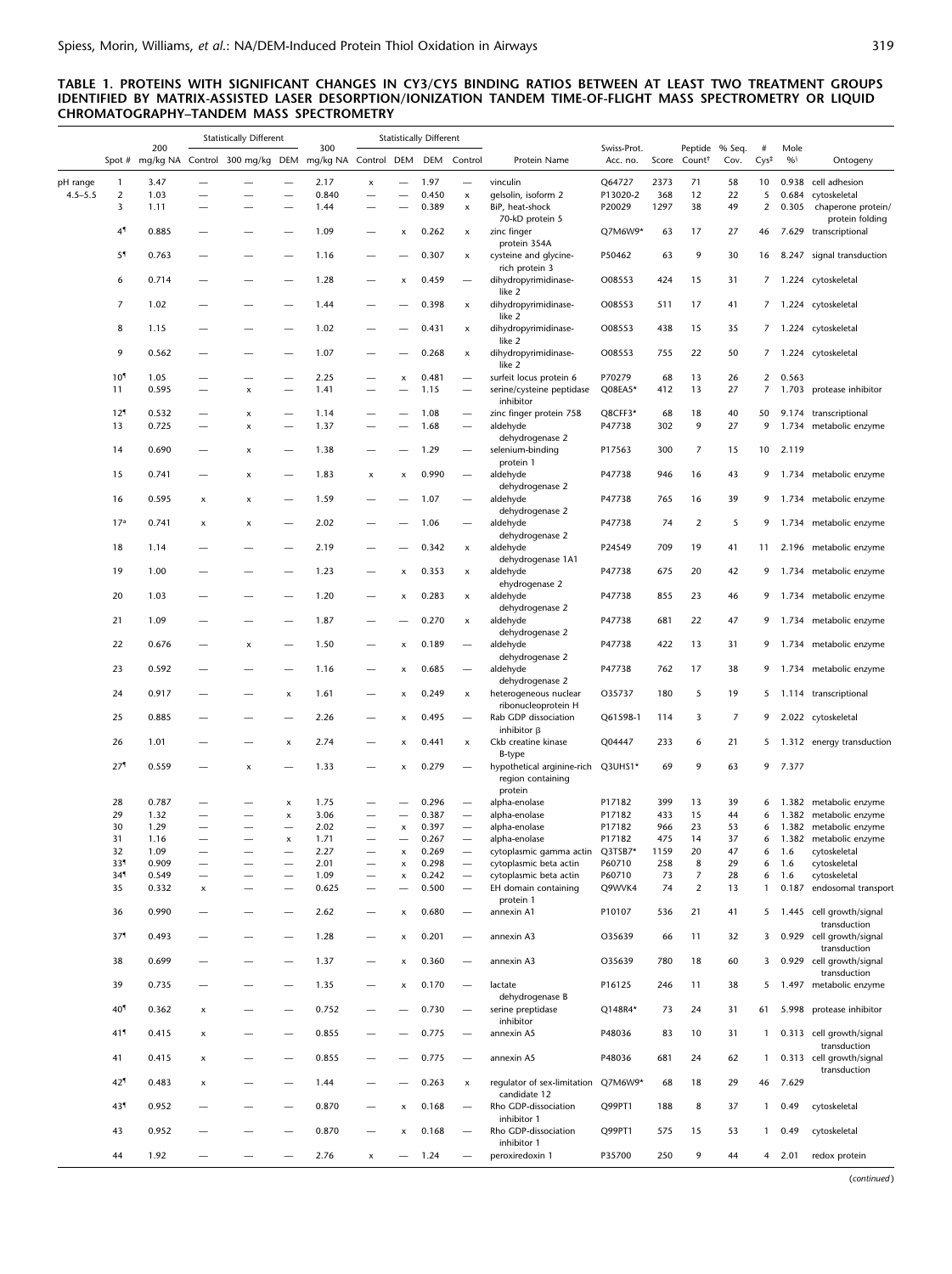# TABLE 1. (CONTINUED)

|                         |                          |       | <b>Statistically Different</b> |               |   |                 | <b>Statistically Different</b> |     |      |              |                                                 |                         |       |                    |                        |                         |            |                                       |
|-------------------------|--------------------------|-------|--------------------------------|---------------|---|-----------------|--------------------------------|-----|------|--------------|-------------------------------------------------|-------------------------|-------|--------------------|------------------------|-------------------------|------------|---------------------------------------|
|                         | 200<br>Spot $#$ mg/kg NA |       | Control                        | 300 mg/kg DEM |   | 300<br>mg/kg NA | Control                        | DEM |      | DEM Control  | Protein Name                                    | Swiss-Prot.<br>Acc. no. | Score | Count <sup>†</sup> | Peptide % Seq.<br>Cov. | #<br>$Cys^{\ddagger}$   | Mole<br>%5 | Ontogeny                              |
| pH range<br>$5.5 - 6.7$ |                          | 2.42  |                                |               |   | 5.86            |                                |     | 3.01 | $\mathsf{x}$ | membrane-organizing<br>extension spike protein  | P26041                  | 115   |                    | 13                     |                         | 0.347      | cytoskeletal                          |
|                         | $\overline{2}$           | 2.35  | x                              |               |   | 2.54            |                                |     | 2.37 |              | membrane-organizing<br>extension spike protein  | P26041                  | 77    | $\overline{4}$     |                        | $\overline{2}$          |            | 0.347 cytoskeletal                    |
|                         | 3                        | 1.52  |                                |               |   | 2.72            | x                              |     | 1.53 |              | isoform 1 of keratin.<br>type 1 cytoskeletal 10 | P02535-1                | 210   |                    | 11                     | $\overline{\mathbf{3}}$ |            | 0.526 cytoskeletal                    |
|                         | $\overline{4}$           | 2.13  |                                |               |   | 1.26            |                                | x   | 2.20 | $\mathsf{x}$ | keratin, type II<br>cytoskeletal 75             | Q8BGZ7                  | 117   | 2                  | 4                      | 4                       |            | 0.726 cytoskeletal                    |
|                         | 51                       | 1.70  |                                |               |   | 2.03            |                                |     | 2.21 | $\mathsf{x}$ | aldehyde<br>dehydrogenase 1A1                   | P24549                  | 105   | 12                 | 27                     | 11                      |            | 2.196 metabolic enzyme                |
|                         | 6                        | 1.44  |                                |               |   | 3.75            |                                |     | 2.21 | $\mathsf{x}$ | carboxylesterase 3                              | Q8VCT4                  | 101   | 2                  | 3                      |                         | 0.885      | metabolic enzyme                      |
|                         |                          | 1.73  |                                |               |   | 4.54            |                                |     | 2.46 | $\mathsf{x}$ | carboxylesterase 6                              | Q3TMR2*                 | 176   | 5                  | 10                     | 8                       | .434       | metabolic enzyme                      |
|                         | 8                        | 0.885 |                                |               | x | 3.00            |                                |     | 1.40 | $\mathbf{x}$ | heat-shock 70-kDa<br>protein 8                  | P63017                  | 279   | 10                 | 16                     | 4                       | 0.619      | chaperone protein/<br>protein folding |
|                         | 9                        | 2.60  |                                |               |   | 3.43            |                                |     | 3.37 | $\mathsf{x}$ | <b>GAPDH</b>                                    | P16858                  | 74    | 3                  | 9                      |                         | .502       | metabolic enzyme                      |
|                         | 10                       | 2.14  |                                |               |   | 2.19            | $\mathsf{x}$                   |     | 1.88 |              | BiP, heat-shock 70-kD<br>protein 5              | P20029                  | 95    | $\overline{2}$     | 4                      |                         | 0.305      | chaperone protein/<br>protein folding |
|                         | 11                       | 0.775 |                                |               |   | 2.15            | x                              |     | 1.61 |              | carbonyl reductase 2                            | P08074                  | 337   | 12                 | 38                     |                         | 0.82       | metabolic enzyme                      |

Definition of abbreviations: DEM = diethyl maleate; EH = Eps15 homology.

\* A TrEMBL accession number.

† The number of peptides used for database matching.

‡ The number of cysteines present on the protein according to the International Protein Index.

 $\frac{1}{3}$  The molar percentage of the cysteines in the protein according to the International Protein Index.

{ The protein was identified by MALDI-TOF/TOF.

doses of NA with nontoxic DEM. Using doses of these two compounds, which produced similar levels of GSH depletion in liver and airway epithelial cells, 16 unique proteins were identified where the Cy3/Cy5 labeling differed significantly. In most cases, this resulted from ratios of Cy3 (reduced)/Cy5 (oxidized and reducible by tributylphosphine) after 300 mg/kg NA, which stayed similar to control values or increased slightly, and decreased dramatically after DEM treatment, in some cases by as much as 5- to 6-fold (Table 1). All but one of the identified proteins demonstrating these differences in the Cy3/Cy5 ratio were observed in the 4.5 to 5.5 pH range. These proteins included metabolic enzymes (aldehyde dehydrogenase,  $\alpha$  enolase), structural proteins such as  $\beta$ -actin, and proteins associated with the unfolded protein response (Bip, heat shock 70 kD, protein 5). Mitochondrial aldehyde dehydrogenase, Rho-GDP disassociation inhibitor  $\alpha$ , two forms of annexin, and two zinc finger proteins were also identified, among others. For  $\beta$ -actin (spot features #33 and #34), mitochondrial aldehyde dehydrogenase and Bip, the difference in the Cy binding ratio after 300 mg/kg NA results from an increase in Cy3 binding and a decrease in Cy5 binding (Figure 3). In contrast, DEM treatment decreases  $Cy3$  labeling and increases  $Cy5$  labeling of  $\beta$ -actin and mitochondrial aldehyde dehydrogenase; for Bip, Cy3 labeling decreased significantly from control, whereas Cy5 labeling decreased only slightly from control.

Significant changes in Cy3/Cy5 labeling were noted in 10 proteins when comparing the group treated with 200 mg/kg NA with the group treated with 300 mg/kg NA. These proteins included several mitochondrial aldehyde dehydrogenases (Figure 4), serine/cysteine peptidase inhibitor, a zinc finger protein, and selenium binding protein 1. In all cases, 200 mg/kg NA produced a slight decrease in the Cy3/Cy5 ratio, whereas 300 mg/kg NA dose produced an increase in this ratio.

At a dose of 200 mg/kg NA, GSH is depleted to 45% of control in target airway epithelium (see Figure 1). This treatment results in a significant decrease in Cy3/Cy5 ratio for five identified proteins when compared with control. These proteins include mitochondrial aldehyde dehydrogenase, serine protease inhibitor, and annexin A5. The differences in the Cy3/Cy5 labeling ratios for all five of the proteins come from a drastic decrease (4-fold less) in the Cy3 labeling in the 200 mg/kg–treated group. A dose

of 300 mg/kg NA caused a significant increase in the Cy3/Cy5 labeling ratios of six proteins (vinculin, mitochondrial aldehyde dehydrogenase, peroxiredoxin 1, cytoskeletal keratin, Bip, and carbonyl reductase 2) in comparison to control. The difference in Cy3/Cy5 labeling for these six proteins arises from an increase in Cy3 labeling and a decrease in Cy5 labeling.

## DISCUSSION

There has been a long-standing interest in the redox status of soluble and protein sulfhydryls. Recent progress aimed at understanding the response of cells to strongly oxidizing environments has provided important insights into intracellular events that arise in response to exposure to oxidizing chemicals and to diseases that result in higher-than-normal formation of reactive oxygen species. Until recently, our appreciation of the absolute quantities of available protein sulfyhydryl, protein disulfides (PSSP), and protein mixed disulfides with GSH (PSSG) has been limited. Newly introduced approaches for measuring the proportions of protein sulfyhydryl, PSSP, and PSSG in cell lines (HEK and HeLa) show a relatively small number of protein cysteines in disulfide bonds  $(< 10\%)$  and a small percentage of these as PSSG  $( $0.1\%$ ), indicating that$ this is likely not a major source of GSH storage (20). Although these studies provide a reasonable accounting of the proportions of thiols, disulfides, and protein-GSH mixed disulfides, they are not capable of examining the sulfhydryl status of individual proteins. The differential labeling methods introduced earlier (16) are not able to assess the absolute proportions of protein thiols and disulfides in the cell, but they allow evaluation of changes in the oxidation status of cysteines of individual proteins in response to external stimuli.

This study was based on earlier work showing that GSH depletion is a necessary but not sufficient event in NA-induced airway epithelial cell toxicity in mice. Doses of NA that produce substantial depletion of GSH result in necrosis of nonciliated bronchiolar epithelial cells of mouse lung (1, 8, 9). In contrast, at doses that result in comparable levels of GSH depletion, DEM produces transient alterations in Clara cell morphology, including swelling, blebbing, and cytoskeletal disruption, which resolves and does not proceed to frank cellular necrosis (9). The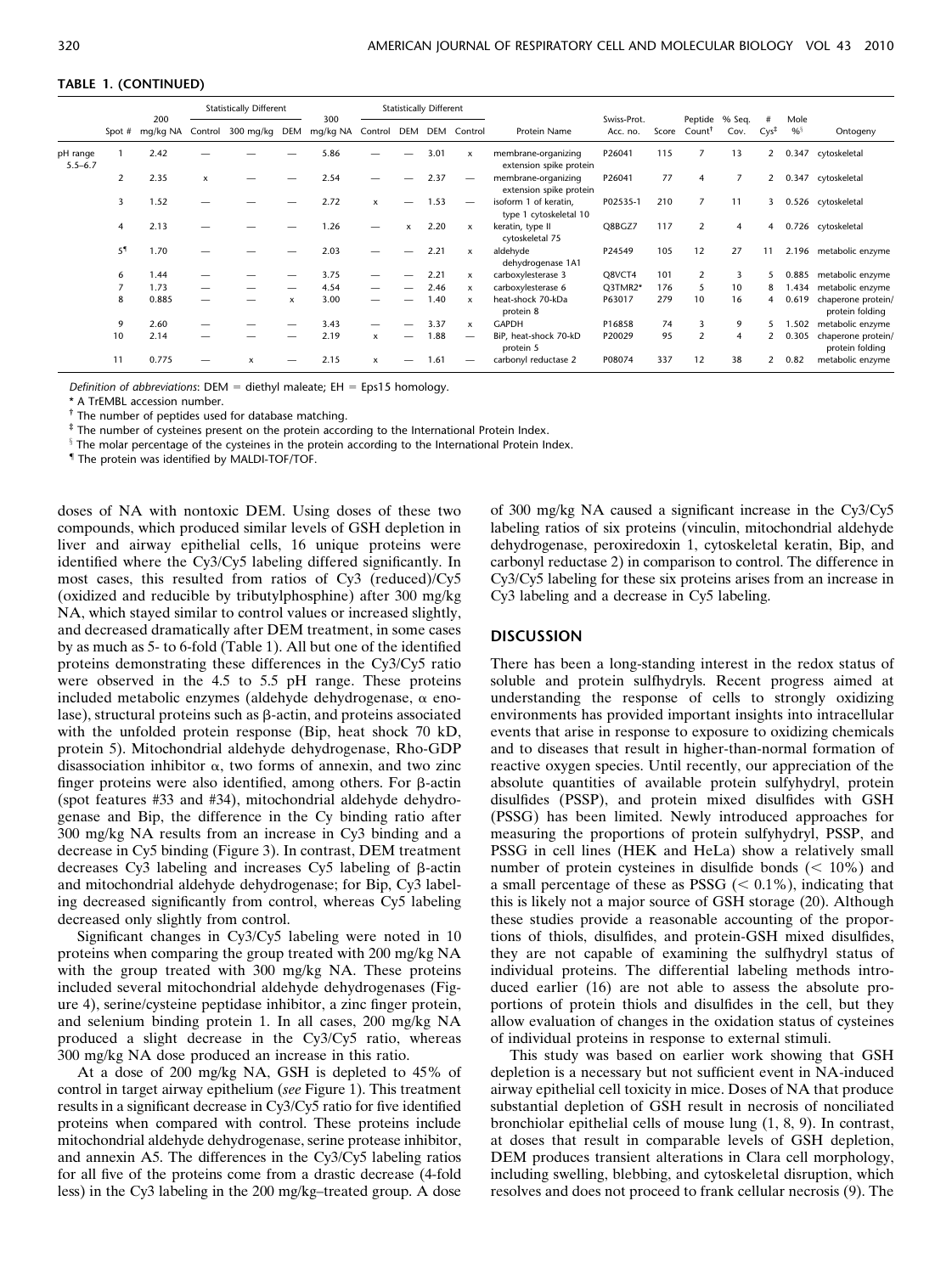



Figure 2. Silver stained gel image of 100  $\mu$ g of Cy3/Cy5 labeled protein obtained by lysis lavage from control mice separated in (A) pH range 4.5 to 5.5 or ( $B$ ) pH range 5.5 to 6.7, depicting the location of ( $A$ ) 44 or (B) 11 proteins identified by MALDI-TOF/TOF or LC/MS/MS.

current work has shown that Cy3/Cy5 labeling ratios of a total of 241 separate spot features over a 2 pH range were significantly different among at least two of the treatment groups (control, 200 mg/kg, 300 mg/kg, and 1 g/kg DEM). Of these, 16 proteins isolated from mouse airway epithelial cells from the 300 mg/kg treatment group differed significantly in Cy3/Cy5 labeling ratios, compared with the DEM treatment group.

Different doses and time points for exposure of DEM and NA were used to demonstrate comparable, significant losses in airway epithelial cell GSH levels. GSH levels in the lysis lavage, residual lung, and liver samples (see Figure 1) show 200 and 300 mg/kg NA, and DEM treatments depleted GSH levels significantly from control. The fact that NA requires metabolism by cytochrome P450 monooxygenases to produce GSHdepleting metabolites is consistent with the selectivity observed in GSH loss from airway epithelial cells obtained by lysis lavage compared with residual lung. DEM depletes GSH in airway epithelium and residual lung compartments to levels that are comparable to each other, a finding that is consistent with mechanisms of GSH depletion from this chemical that involve GSH transferase-dependent conjugation. The cytochrome P450 monooxygenase that catalyzes the metabolic activation of NA is almost exclusively localized in Clara cells of the airway epithelium (21), whereas GSH transferases are present in airway and alveolar epithelium (22). In lysis lavage and liver samples, 300 mg/kg NA and 1 g/kg DEM treatments depleted GSH to levels that were not statistically different.

Many of the proteins whose thiol status was shown in these studies to be influenced by NA, DEM, or both compounds have been shown to be targets of various electrophilic metabolites derived from hepatic, pulmonary, and renal toxicants. A comprehensive database of adducted proteins is being developed by Hanzlik and colleagues (23; http://tpdb.medchem.ku.edu:8080/ protein\_database/). Even though this list is incomplete, proteins such as BiP, heat-shock protein 70, selenium binding protein, aldehyde dehydrogenase, and  $\beta$ - and  $\gamma$ -actin are common targets for a number of reactive metabolites generated by cytochrome P450–dependent metabolism. Although there is no conclusive evidence for the formation of one or more specific adduct(s) in cytotoxicity, the availability of a more complete database of cellular proteins being modified by these reactive metabolites has enabled testable hypothesis to be formulated. As discussed in detail by Ikehata and colleagues (24), many of the targeted proteins for reactive metabolites are associated with chaperones, and adduction of these proteins is consistent with the possibility that they are important in the series of events that lead to cytotoxicity. GSH depletion is one of the hallmark events associated with many of these toxicants. GSH depletion exposes the cell to additional stress associated with loss of one of the main cellular protection systems, which in turn generates unfolded proteins, placing additional demands on the chaperone proteins. Although this explanation is appropriate for an acute exposure, as seen in this 2-hour study, different cellular mechanisms, such as an increase in de novo protein synthesis, may play significant roles over longer periods of time where an increase in oxidative stress is known to result in increased transcription of antioxidant genes, including those of chaperone proteins. Support for this comes from recent studies in lungs of smokers compared with nonsmokers that demonstrate significantly higher levels of several endoplasmic reticulum stress proteins (calreticulin, protein disulfide isomerase, and GRP 78) in smokers (25). These same proteins have been identified in studies from our lab as targets for reactive NA or nitronaphthalene metabolites (13, 14, 26) or with thiol ratios that are significantly altered by NA or DEM treatment in this study. As demonstrated in the current work, DEM treatment decreased the Cy3/Cy5 ratios for two heat-shock proteins (BiP and Hspa8; 70 kD) in comparison to control. This latter protein is adducted by reactive NA metabolites in airway epithelial cells (13), which may alter its ability to act as a chaperone.

In numerous cases, statistically significant differences in thiol labeling ratios between 300 mg/kg NA and DEM resulted from slightly higher Cy3/Cy5 ratios after NA compared with control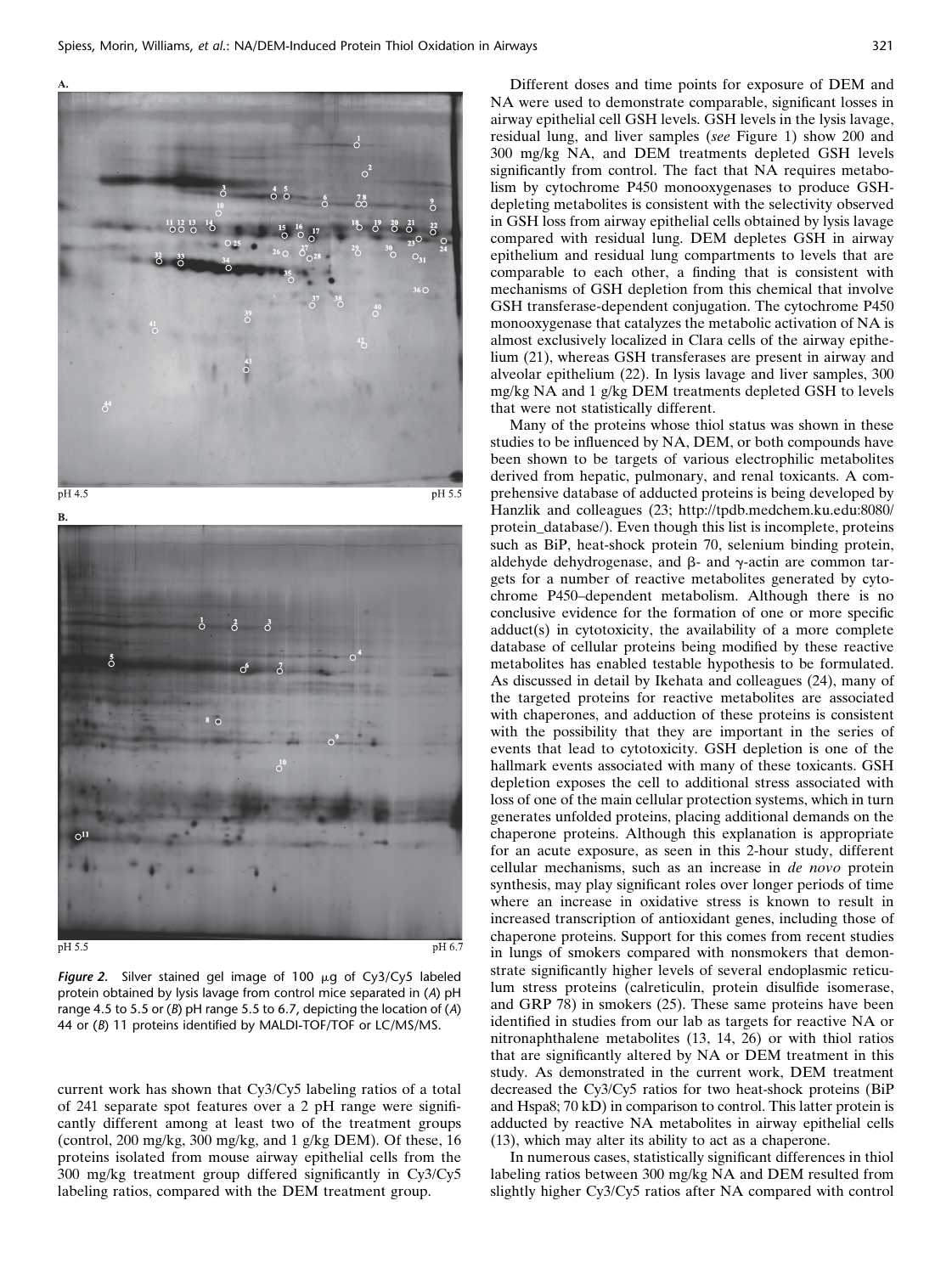

Figure 3. Cy3/Cy5 labeling ratios for representative proteins showing significant differences in labeling ratios for NA (300 mg/kg) compared with DEM treatment. The bar graphs show labeling intensity of Cy3/Cy5 ratios along with Cy3 and Cy5 values for β-actin (A: spot #33), β-actin (B: spot #34), mitochondrial aldehyde dehydrogenase (C: spot #21), and Bip (D: spot #3). Values are the mean  $\pm$  SD (n = 3).

and decreased Cy3/Cy5 labeling with DEM compared with control. For example, with  $\beta$ -actin, a highly abundant protein, the increase in Cy3/Cy5 was due to a loss of Cy5 signal and a gain in Cy3 labeling after NA treatment. One possible explanation of these findings that is consistent with the increase in Cy3 labeling involves deglutathionylation of the protein from its native state, possibly brought on by the oxidative stress in the airway epithelial cells. Actin is constitutively glutathionylated in cells even in the absence of oxidative stress (27, 28). Glutathionylation inhibits actin polymerization in vitro and affects the cellular cytoskeleton (27–29). One of the earliest events of NA-induced Clara cell cytotoxicity is cytoskeletal rearrange-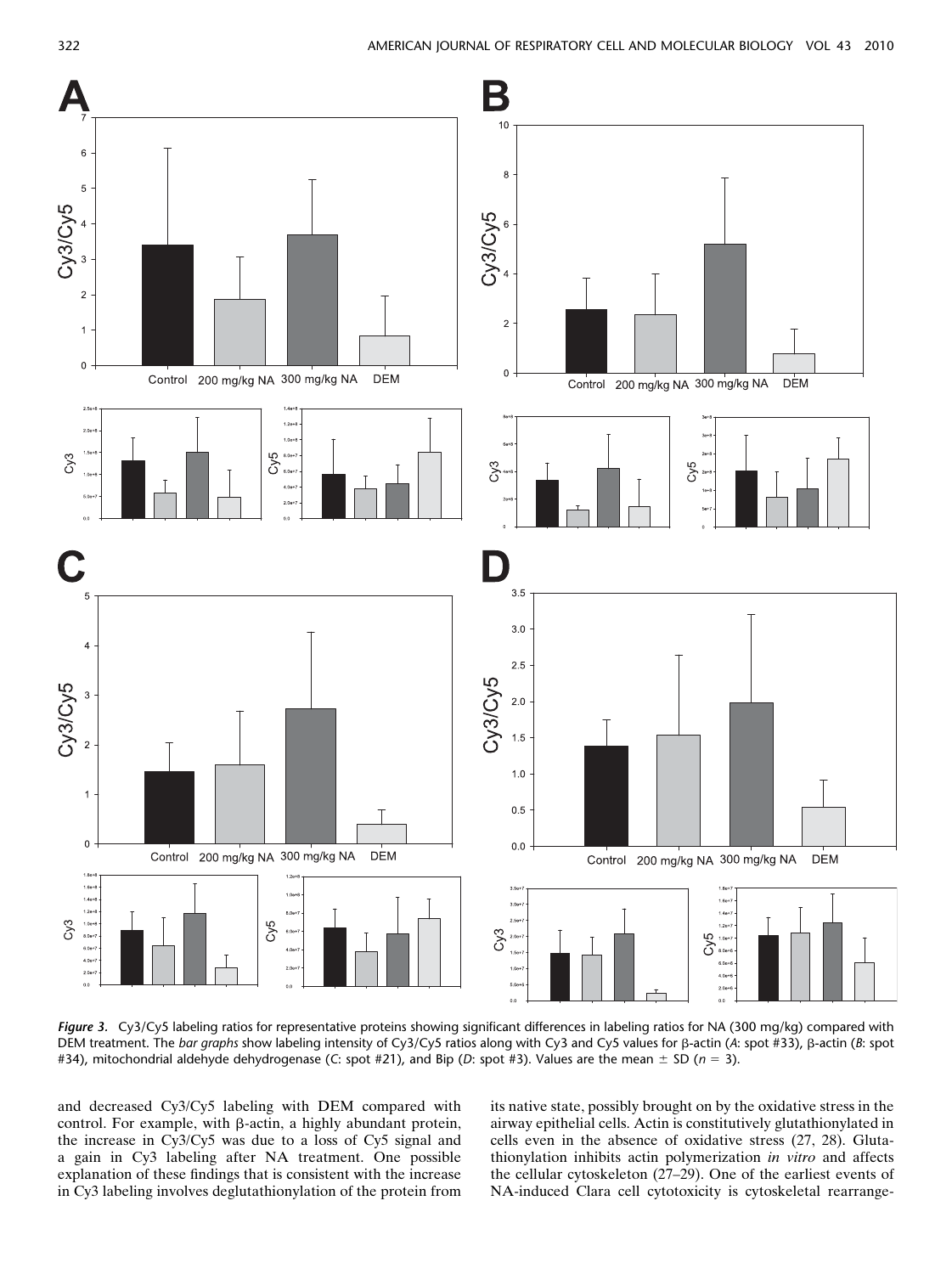

Figure 4. Cy3/Cy5 labeling ratios for a mitochondrial aldehyde dehydrogenase protein, showing significant differences in labeling ratios for 200 mg/kg NA compared with 300 mg/kg NA. The bar graphs show labeling intensity of Cy3/Cy5 ratios along with Cy3 and Cy5 values for mitochondrial aldehyde dehydrogenase (spot #16). Values are the mean  $\pm$  SD ( $n = 3$ ).

ment within swollen cells, where filaments relocate to the apex of the cell and apical membrane blebs are separated from the main body of the cell by a zone of organized filaments (30). The filaments caused by NA cytotoxicity are present 2 hours after treatment and organize into blebs at 3 hours after treatment (30). The Clara cell blebs resemble those found in hepatocytes exposed in vitro and in vivo to decarbazine and menadione, a compound known to redox cycle, thereby generating reactive oxygen species (31–33).

Another protein found to have a significant change in its Cy3/Cy5 binding ratio in the 300 mg/kg treatment group was a Rho guanine-nucleotide-dissociation inhibitor  $\alpha$  (RHO- $GDI\alpha$ ). Rho-GDIs stabilize the GDP-bound inactive state of small G proteins known as GTPases in vitro and in vivo (34–38). GTPases regulate cell functions such as growth and differentiation, as well as cytoskeletal architecture and other cell functions (39–43). In GDI-negative cells, protrusions and actinrich structures were found at the cell periphery and were shown to be driven by actin polymerization (44).

The primary purpose of the studies reported here was to compare changes in the status of protein sulfhydryls in response to GSH depletion with one of the chemicals producing dosedependent necrosis of airway Clara cells (NA) and the other producing some signs of cellular stress that resolves without lethal injury (DEM). The doses used in these studies are well above those to which humans are exposed. Although the primary route of human exposure is via inhalation, toxicant was administered intraperitoneally to allow consistent control of the dosing regimen. Comparison of the Clara cell injury in proximal airways after inhalation and intraperitoneal doses indicates that exposure to very low concentrations (2–5 ppm) yields cytotoxicity equivalent to approximately 50 to 100 mg/kg intraperitoneally, whereas exposure to higher concentrations

(10 ppm) yields results approximately equivalent to 200 mg/kg doses (2). Although 10-ppm levels are well above those normally found in ambient atmospheres, the long-term, consistent nature of human exposure (compared with the acute studies that comprise the bulk of the available data on NA) raises concerns about the long-term health effects of this and similar chemicals.

The findings in this study have not been independently confirmed with alternate methodology. However, the initial studies (16), done to develop and verify the approaches used here, carefully optimized reagent concentrations to obtain complete derivatization of available protein sulfhydryls and reduction of disulfides. Experiments with purified proteins with varying thiol:disulfide ratios yielded the expected results over a range of protein concentrations. Other groups have used similar approaches involving the use of maleimide dyes in the near-infrared range (45) and the DIGE dyes prepared for saturation labeling (46, 47). The dyes used in the current work are the disulfonic acid maleimides, which have better water solubility than the charge-matched, saturation labeling dyes, but they cause a shift in the apparent pH of the proteins to the acididic range, resulting in a higher number of spots in the 4.5 to 5.5 range than in the 5.5 to 6.7 range. In direct comparisons between ICAT labeling and DIGE maleimide dye labeling, Fu and colleagues (46) identified a total of 50 proteins that were posttranslationally modified by  $H_2O_2$ . Only 13 of these were identified by both methods. LC/MS/MS methods focus on measurement of tryptic peptides and as a result tend to work better than gel electrophoresis for high-molecular-weight and membrane-bound proteins. In addition, the authors used broad range IPG strips for their electrophoresis, and there is a significant possibility that low-abundance proteins could not be detected. The methods used in the current studies relied on narrow-range IPG strips to provide better protein resolution and higher loading capacities. Moreover, the use of disulfonic acid dyes increases the solubility of the derivatives, allowing higher protein gel loading. Nevertheless, we recognize the possibility that proteins imaged on our gels could contain more than one protein, thus leading to false-negative results in cases where the ratios of reduced to oxidized thiols of a lower abundance protein have been modified significantly by NA or DEM but were not detected because of signal from a protein registered at the same location of the gel that was not altered.

In conclusion, these studies suggest that moderate and high doses of NA cause significant changes in the protein thiol status of specific proteins. It is unclear whether alterations in the thiol state of these proteins alter their function within the airway epithelial cells. Noncytotoxic DEM causes significant and often drastically different changes in protein thiols identified by this study. Results from this study, combined with previous work from our laboratory and that of others, indicate there are specific proteins and protein families that are targeted for adduction and oxidation by reactive NA metabolites. Identified proteins are not always the most abundant within airway epithelial cells, nor do they all contain a large percentage of cysteines. Thus, target proteins may contain very reactive thiols that react selectively with oxidants generated during NA metabolism. This is a significant but preliminary step in determining which proteins are disrupted by NA that leads to cellular stress and necrosis in the rodent pulmonary epithelial cell. Additional studies are underway to compare protein thiol loss in airway epithelium in response to NA metabolites (NA, 1,2-NA oxide, and 1,2- and 1,4-naphthoquinone) because a clearer understanding of the metabolites associated with toxicity is important to understanding the potential interindividual differences in susceptibility that may be associated with NA exposure.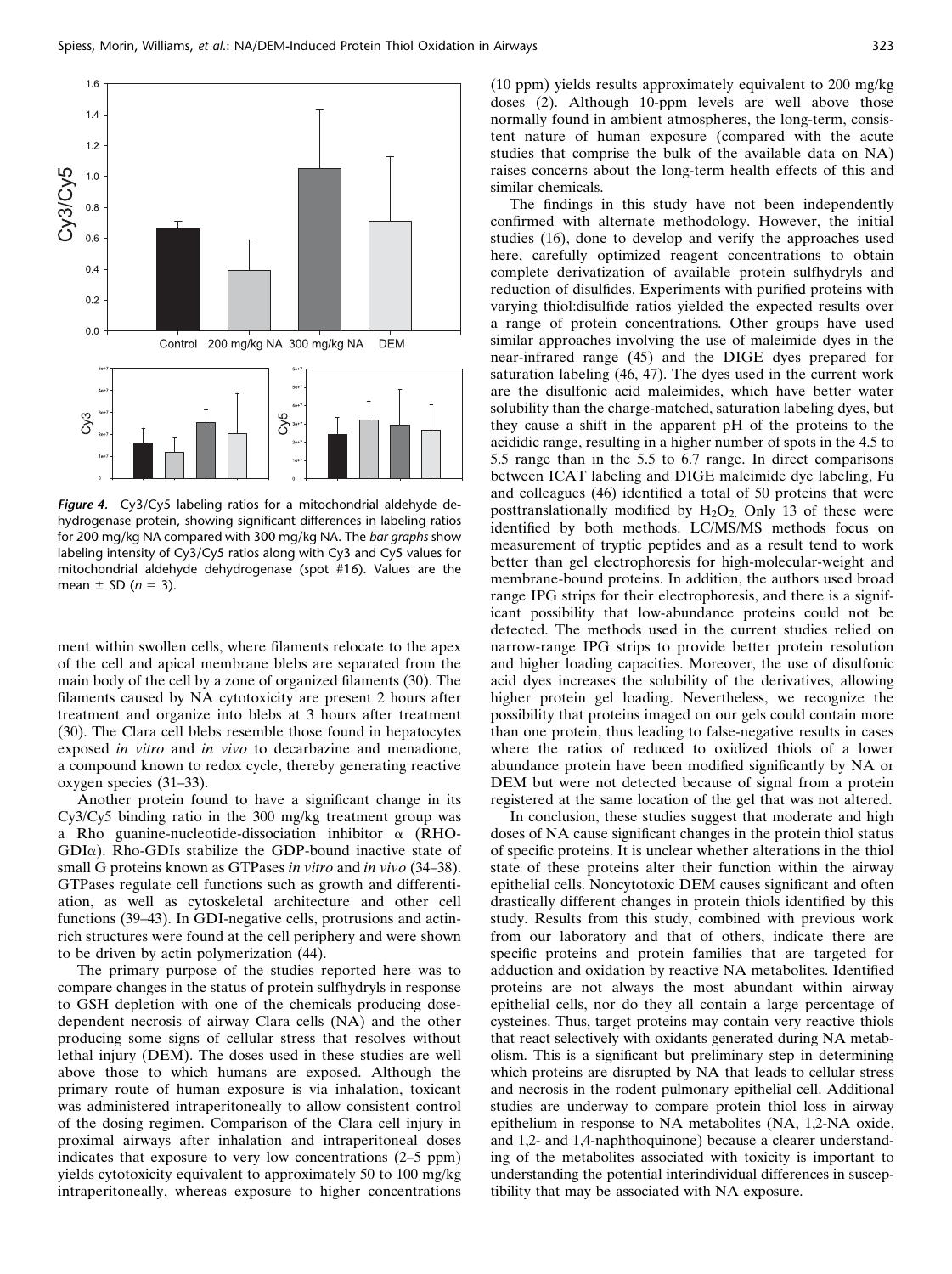Author Disclosure: P.S. received \$10,001 to \$50,000 from NIEHS for a Predoctoral Training Fellowship (ES007059-30). A.B. received consultancy fees from Health Effects Institute for  $<$  \$1,000 along with lecture fees from American Petroleum Institute for less than \$1,000 for a presentation at the annual conference and a grant for \$10,000 to \$50,000. His spouse/life partner owns stock in ExxonMobil for more than \$100,001, and he received a sponsored grant from NIH for more than \$100,001 for grants R01/P42. He also received less than \$1,000 from Phillip Morris for reviewing two grants 8 years ago and received a stipend ( $\sim$ \$100 each). D.M. received a sponsored grant from NIEHS for \$50,001 to \$100,000. None of the other authors has a financial relationship with a commercial entity that has an interest in the subject of this manuscript.

Acknowledgments: The authors thank the University of California, Davis, Proteomics Facility for analyzing a portion of the protein samples presented herein.

#### References

- 1. Plopper CG, Suverkropp C, Morin D, Nishio S, Buckpitt A. Relationship of cytochrome P-450 activity to Clara cell cytotoxicity: I. Histopathologic comparison of the respiratory tract of mice, rats and hamsters after parenteral administration of naphthalene. J Pharmacol Exp Ther 1992;261:353–363.
- 2. West JAA, Pakehham G, Morin D, Fleschner CA, Buckpitt AR, Plopper CG. Inhaled naphthalene causes dose dependent Clara cell cytotoxicity in mice but not in rats. Toxicol Appl Pharmacol 2001;173:114–119.
- 3. ATSDR. Toxicological profile for naphthalene: toxicological profile for naphthalene, 1-methylnaphthalene, and 2-ethylnaphthalene. Washington, DC: US Department of Health and Human Services; 2005.
- 4. Witschi H, Espiritu I, Maronpot RR, Pinkerton KE, Jones AD. The carcinogenic potential of the gas phase of environmental tobacco smoke. Carcinogenesis 1997;8:2035–2042.
- 5. Kobayashi R, Okamoto RA, Maddalena RL, Kado NY. Polycyclic aromatic hydrocarbons in edible grain: a pilot study of agricultural crops as a human exposure pathway for environmental contaminants using wheat as a model crop. Environ Res 2008;107:145–151.
- 6. Li Z, Sandau CD, Romanoff LC, Caudill SP, Sjodin A, Needham LL, Patterson DG Jr. Concentration and profile of 22 urinary poly aromatic hydrocarbon metabolites in the US population. Environ Res 2008;107:320–331.
- 7. Warren DL, Brown DL Jr, Buckpitt AR. Evidence for cytochrome P-450 mediated metabolism in the bronchiolar damage by naphthalene. Chem Biol Interact 1982;40:287–303.
- 8. Phimister AJ, Lee MG, Morin D, Buckpitt AR, Plopper CG. Glutathione depletion is a major determinant of inhaled naphthalene respiratory toxicity and naphthalene metabolism in mice. Toxicol Sci 2004;82:268–278.
- 9. Phimister AJ, Williams KJ, Van Winkle LS, Plopper CG. Consequences of abrupt glutathione depletion in murine Clara cells: ultrastructural and biochemical investigations into the role of glutathione loss in naphthalene cytotoxicity. J Pharmacol Exp Ther 2005;314:506–513.
- 10. Cho M, Chichester C, Morin D, Plopper C, Buckpitt A. Covalent interactions of reactive naphthalene metabolites with proteins. J Pharmacol Exp Ther 1994;269:881–889.
- 11. Zheng J, Cho M, Jones AD, Hammock BD. Evidence of quinone metabolites of naphthalene covalently bound to sulfur nucleophiles of proteins of murine Clara cells after exposure to naphthalene. Chem Res Toxicol 1997;10:1008–1014.
- 12. Isbell MA, Morin D, Boland BC, Buckpitt AR, Salemi MR, Presley J. Identification of proteins adducted by reactive naphthalene metabolites in vitro. Proteomics 2005;5:4197–4204.
- 13. Lin CY, Isbell MA, Morin D, Boland BC, Salemi MR, Jewell WT, Weir AJ, Fanucchi MV, Baker GL, Plopper CG, et al. Characterization of a structurally intact in situ lung model and comparison of naphthalene protein adducts generated in this model vs lung microsomes. Chem Res Toxicol 2005;18:802–813.
- 14. Lin CY, Boland BC, Jin Lee Y, Salemi MR, Morin D, Miller LA, Plopper CG, Buckpitt AR. Identification of proteins adducted by reactive metabolites of naphthalene and 1-nitronaphthalene in dissected airways of rhesus macaques. Proteomics 2006;6:962–982.
- 15. Dennehy MK, Richards KAM, Wernke GR, Shyr Y, Liebler DC. Cytosolic and nuclear protein targets of thiol-reactive electrophiles. Chem Res Toxicol 2006;19:20–29.
- 16. Spiess PC, Morin D, Jewell WT, Buckpitt AR. Measurement of protein sulfhydryls in response to cellular oxidative stress using gel electrophoresis and multiplexed fluorescent imaging analysis. Chem Res Toxicol 2008;21:1074–1085.
- 17. Wheelock AM, Zhang L, Tran M-U, Morin D, Penn S, Buckpitt AR, Plopper CG. Isolation of rodent airway epithelial cell proteins

facilitates in vivo proteomics studies of lung toxicity. Am J Physiol Lung Cell Mol Physiol 2004;286:L399–L410.

- 18. Lakritz J, Plopper CG, Buckpitt AR. Validated high-performance liquid chromatography-electrochemical method for determination of glutathione and glutathione disulfide in small tissue samples. Anal Biochem 1997;247:63–68.
- 19. Bradford MM. A rapid and sensitive method for the quantification of microgram quantities of protein utilizing the principle of protein-dye binding. Anal Biochem 1976;72:248–254.
- 20. Hansen RE, Roth D, Winther JR. Quantifying the global cellular thioldisulfide status. Proc Natl Acad Sci USA 2009;106:422–427.
- 21. Buckpitt A, Chang AM, Weir A, Van Winkle L, Duan X, Philpot R, Plopper C. Relationship of cytochrome P450 activity to Clara cell cytotoxicity: IV. Metabolism of naphthalene and naphthalene oxide in microdissected airways from mice, rats, and hamsters. Mol Pharmacol 1995;47:74–81.
- 22. Forkert PG, D'Costa D, El Mestrah M. Expression and inducibility of alpha, pi, and Mu glutathione S-transferase protein and mRNA in murine lung. Am J Respir Cell Mol Biol 1999;20:143–152.
- 23. Hanzlik RP, Koen YM, Theertham B, Dong Y, Fang J. The reactive metabolite target protein database (TPDB): a web-accessible resource. BMC Bioinformatics 2007;8:95.
- 24. Ikehata OK, Duzhak TG, Galeva NA, Ji T, Koen YM, Hanzlik RP. Protein targets of reactive metabolites of thiobenzamide in rat liver in vivo. Chem Res Toxicol 2008;21:1432–1442.
- 25. Kelsen S, Duan X, Ji R, Perez O, Liu C, Merali S. Cigarette smoke induces an unfolded protein response in the human lung: a proteomic approach. Am J Respir Cell Mol Biol 2008;38:541–550.
- 26. Wheelock AM, Boland BC, Isbell M, Morin D, Wegesser TC, Plopper CG, Buckpitt AR. In vivo effects of ozone exposure on protein adduct formation by 1-nitronaphthalene in rat lung. Am J Respir Cell Mol Biol 2005;33:130–137.
- 27. Wang J, Boja ES, Tan W, Tekle E, Fales HM, English S, Mieyal JJ, Chock PB. Reversible glutathionylation regulates actin polymerization in A431 cells. J Biol Chem 2001;276:47763–47766.
- 28. Wang J, Tekle E, Oubrahim H, Mieyal JJ, Stadtman ER, Chock PB. RNA interference: investigating the physiological function of glutathionylated actin. Proc Natl Acad Sci USA 2003;100:5103– 5106.
- 29. Dalle-Donne I, Giustarini D, Rossi R, Colombo R, Milzani A. Reversible S-glutathionlyation of cys374 regulated actin filament formation by inducing structural changes in the actin molecule. Free Radic Biol Med 2003;34:23–32.
- 30. Van Winkle LS, Johnson ZA, Nishio SJ, Brown CD, Plopper CG. Early events in naphthalene-induced acute Clara cell toxicity: comparison of membrane permeability and ultrastructure. Am J Respir Cell Mol Biol 1999;21:44–53.
- 31. Dancygier H, Runne U, Leuschner U, Milbradt R, Classen M. Decabazine (DTIC)-induced human liver damage light and electronmicroscopic findings. Hepatogastroenterology 1983;30:93–95.
- 32. Malorni W, Iosi F, Mirabelli F, Bellomo G. Cytoskeleton as a target in menadione-induced oxidative stress in cultured mammalian cells: alterations underlying surface bleb formation. Chem Biol Interact 1991;80:217–236.
- 33. Mirabelli F, Salis A, Marinoni V, Finardi G, Bellomo G, Thor H, Orrenius S. Menadione-induced bleb formation in hepatocytes as associated with the oxidation of thiol groups in actin. Arch Biochem Biophys 1988;264:261–269.
- 34. Kuroda S, Kikuchi A, Hirata K, Masuda T, Kishi K, Sasaki T, Takai Y. Cooperative function of rho GDS and rho GDI to regulate rho p21 activation in smooth muscle. Biochem Biophys Res Commun 1992; 185:473–480.
- 35. Bourmeyster N, Boquet P, Vignais PV. Role of bound GDP in the stability of the Rho A-Rho GDI complex purified from neutrophil cytosol. Biochem Biophys Res Commun 1994;205:174–179.
- 36. Wu WJ, Leonard DA, Cerione R, Manor D. Interaction between Cdc42Hs and RhoGDI is mediated through the Rho insert region. J Biol Chem 1997;272:26153–26158.
- 37. Leonard D, Hart MJ, Platko JV, Eva A, Henzel W, Evans T, Cerione RA. The identification and characterization of a GDP-dissociation inhibitor (GDI) for the CDC42Hs protein. J Biol Chem 1992;267: 22860–22868.
- 38. Kikuchi A, Kuroda S, Sasaki T, Kotani K, Hirata K, Katayama M, Takai Y. Functional interactions of stimulatory and inhibitory GDP/GTP exchange proteins and their common substrate small GTP-binding protein. J Biol Chem 1992;267:14611–14615.